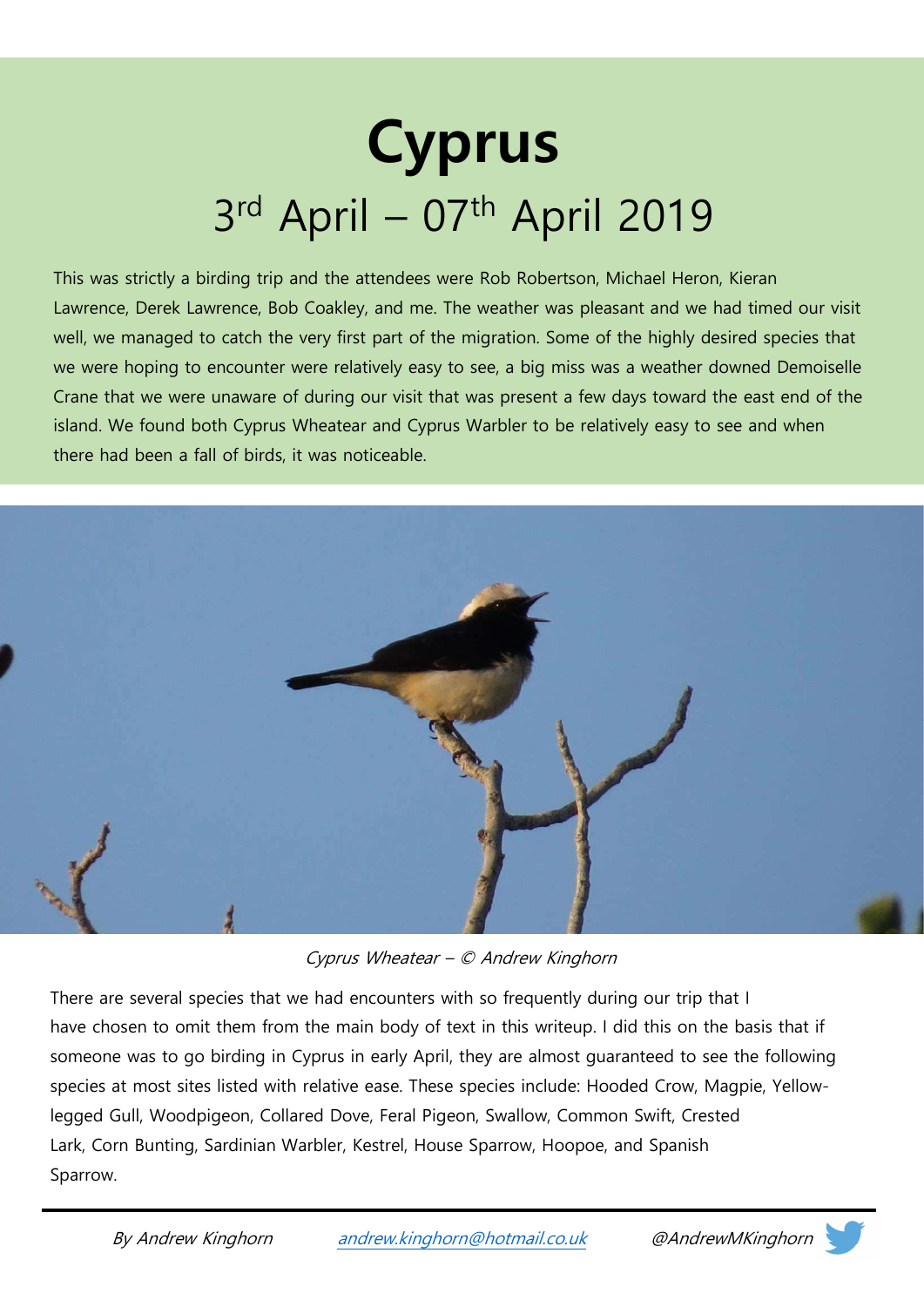## WEDNESDAY 3RD APRIL 2019 – Travel

Our first day was a day of travel. The flights were from Newcastle to Paphos, the flight landed late in the day and so the only birding we got done was naked eye at the airport whilst sorting out the hire vehicle. The most notable species on landing was a small group of **Alpine Swifts** over the terminal and wider airport complex.

THURSDAY 4TH APRIL 2019 – Paphos Headland, Anarita, Asprokremmos Dam We started the first day's birding at Paphos Headland, as the entrance does not open until 08AM we walked on the coastal path around the outside first. Pulling into the car park we were met with singing **Nightingale.** We walked roughly half way along the entire perimeter fence and had superb numbers of Red-throated Pipits and Yellow Wagtails. A few of the group had a Kingfisher on the rocks and we enjoyed views of our first Rüppell's Warbler, soon after a Quail started singing from within the headland itself but typically was not seen. It wasn't long until the first wheatears of the trip rolled in consisting of Northern Wheatear, Eastern Black-eared Wheatear and Isabelline Wheatear. A Wood Warbler was feeding on the deck by the rocks before moving off to the perimeter fence to feed. Once we were inside the headland itself, we racked up some cracking species very fast, our first Masked Shrike was perched up nicely and it didn't take long before we clapped eyes on a male Semi-collared Flycatcher followed swiftly by two cracking **Collared Flycatchers**. We headed off toward the first lot of Roman ruins and were treated to views of **Black Redstart** and **Common Redstart** making the most of the early morning sun. We walked on a little further and had our first Cyprus Wheatear of the trip which was followed soon after by a distant Woodchat Shrike and a flyover Tawny Pipit. A single but brief Ortolan Bunting was a welcome distraction whilst watching Greater Short-toed Larks. There was some familiarity within the headland itself with flocks of Goldfinch and Linnet hanging around in the meadows whilst the bushes were occupied by Blackcap, Chiffchaff, and Lesser Whitethroat. We decided it was time to move on but not before adding Red-rumped Swallow to the trip list as at least two flew over us at the car park.

Next stop was Anarita where we had superb views of **Ortolan Bunting** whilst both **Alpine** and Pallid Swifts whirled around overhead. Some of the team had their first Cyprus Warbler of the trip but it swiftly disappeared, we added some superb birds here including no fewer than 5 Great Spotted Cuckoos which put on a great show! We had a distant Long-legged Buzzard and the place was alive with Cyprus Wheatear and Eastern Black-eared Wheatear. We had our first Cetti's Warbler singing and some managed flight views of Chukar. On the way out we had a stunning male Whinchat along with a Little Owl.

Our next port of call was Asprokremmos Dam. When we arrived, the car park which contained a Collared Flycatcher and heading onto the dam we had a bit of a raptor fest with Long-legged Buzzard, Marsh Harrier, Peregrine, and Steppe Buzzard all within minutes of each other. We drove to the other side of the dam and had a walk about; we added our first Zitting Cisticola of

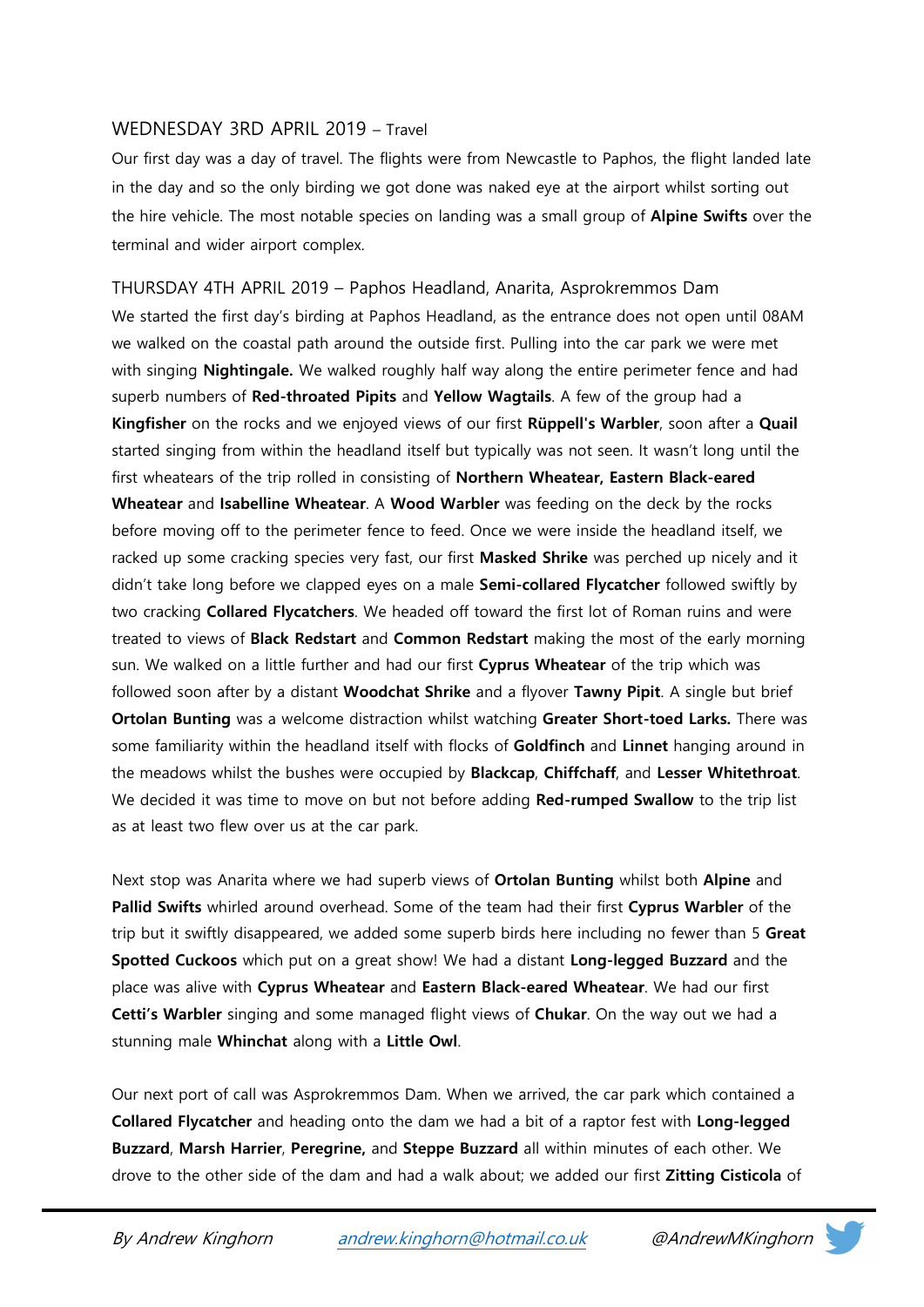the trip and on the water, there was a flock of Yellow-legged Gulls that contained a single Baltic Gull. Around the edge of the dam itself we added some cracking herons in the form of Purple Heron, Squacco Heron, and Night Heron. The only real sense of familiarity here came in the form of **Moorhen**. The bushes contained the real interest here and we were soon treated to some awesome views of Cyprus Warbler followed soon after by Eastern Bonelli's Warbler. A Rüppell's Warbler was welcome and a high-flying Alpine Swift was notable, a Wryneck but in a brief appearance as did one of very few **Spectacled Warblers** seen. Everyone finally connected with some perched Chukar which were accompanied by a Purple Heron sitting in a field, soon after we moved on.



Collared Flycatcher - © Andrew Kinghorn

Despite there being little chance of Demoiselle Crane we decided we would at least check Akrotiri Lake. We had some time to spare first and headed off to Phasouri Reedbed, the most notable sighting here was a flock of eight **Purple Herons** which were clearly migrants as they called each other up out of the reedbed before departing. Here we also added our only Little Grebe and Coots of the trip. Sedge Warbler, Cetti's Warbler, and Reed Warbler were singing and we had some of our only Cattle Egrets of the trip. We moved on based on a tip off about Little Crake, pulling up at the new spot we heard a distant **Black Francolin** and the bird inevitably set off another male which sounded much more accessible, we made our way along and sure enough

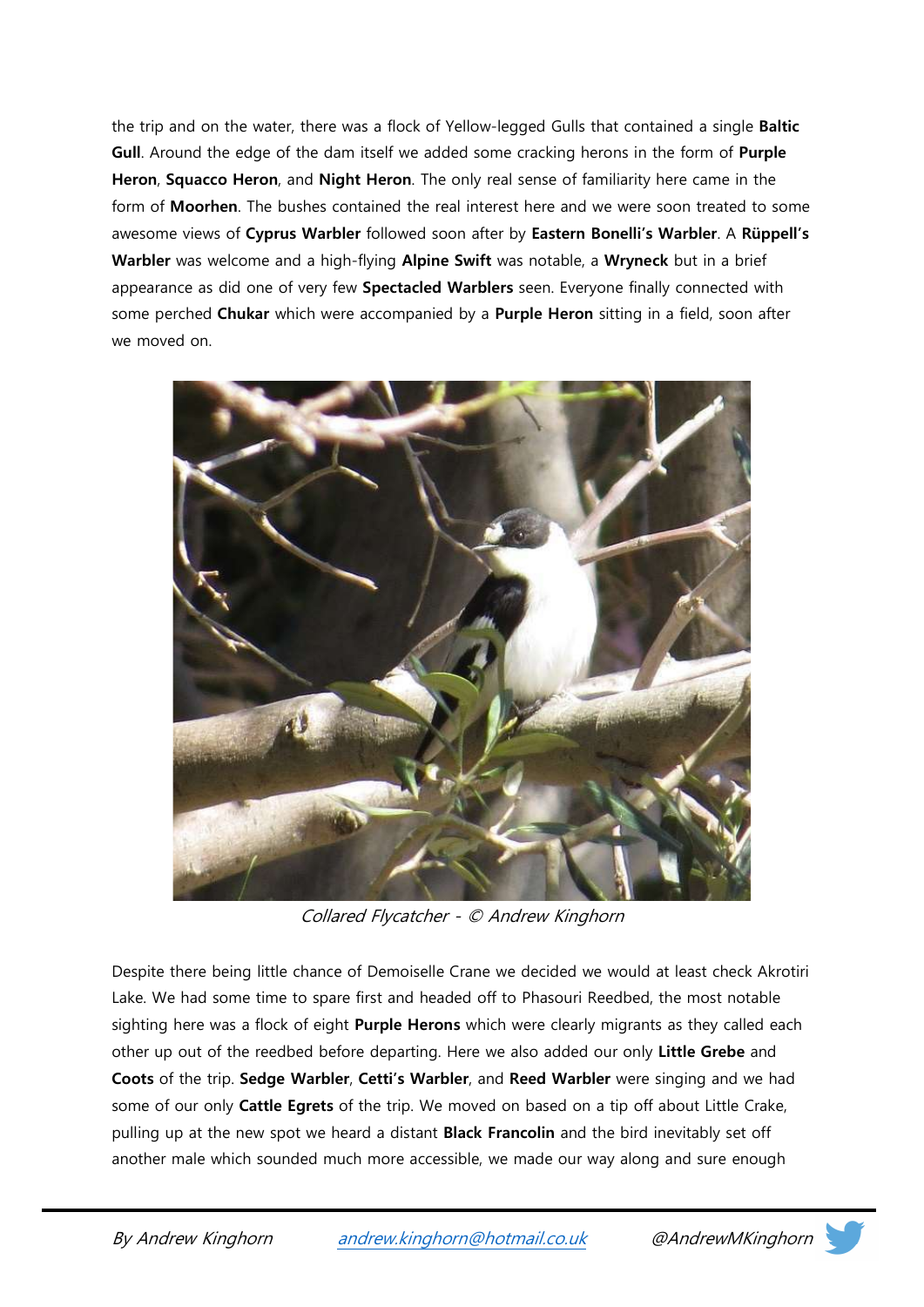found the male perched up. Here we also had a flock of Glossy Ibis and some Mallards. As the evening was getting on it wasn't long before we had views of Little Crake, the bird showed really well and was one of the star birds of the trip for many.

As we were losing light fast, we headed onto the viewpoint to look for the cranes, alas no sign. We had some cracking birds non the less with further views of **Black Francolin** and our only Greater Flamingos of the trip. The scope was essential here but we managed to add Blackwinged Stilt, Greenshank, Marsh Sandpiper, Ruff, and Wood Sandpiper to the trip list and on the gull front we had **Slender-billed Gulls** with a lone **Black-headed Gull** amongst them. A Great Crested Grebe was the only one seen on the trip and a distant flock of back on flying egrets could not be pin pinned down to species level.

FRIDAY 5TH APRIL 2019 – Pools of Aphrodite, Polis, Kdrepanum, Asprokremmos Dam, Mandria, and Paphos Sewage Works

First port of call was the Pools of Aphrodite, which was surprisingly quiet. Migration appeared to be somewhat lacking with only a few Lesser Whitethroat and Tree Pipits in attendance. Our only other Masked Shrikes of the trip were here and we had some superb views of Cyprus Wheatear. A flyover Peregrine was carrying prey and some distant Chukar were perhaps just that bit too far off to enjoy fully. We headed on back to the hotel for some breakfast but took in a small pool in Polis on the way, it held our first and only - winged Plover of the trip which was alongside a roadside Wood Sandpiper. After breakfast we were back on the road and just outside of Polis, we had a flyby **Bonelli's Eagle** and getting out for some prolonged views produced our only Common Cuckoo of the trip.

Arriving at Cape Depranom we had high hopes and it did not disappoint, there was a sizable flock of Greater Short-toed Larks and a flyover Peregrine was our second of the day. A Wryneck perched up nicely and the bushes held a handful of Eastern Subalpine Warblers and a single Eastern Orphean Warbler, the latter being the only one seen on the trip. The higher areas held Cyprus and Northern Wheatears and singles of Ortolan Bunting.

Our next stop was back at Asprokremmos Dam with the intention of enjoying Cyprus Warbler again, we were not disappointed. New herons were added in the form of Grey Heron and whilst there was no sign of the Squacco the Night Heron had remained and the Purple Herons were in abundance once again. The bushes held much the same passerines as the day before other than the addition of a Wood Warbler. We headed off to Mandria for some lunch and on arriving a small dove that upon inspection turned out to be a Laughing Dove, it was our only one of the trip! After lunch we walked down to the costal fields where a calling **Black Francolin** was quickly located and a walk around the fields produced an array of races of Yellow Wagtails. Also present a female Citrine Wagtail. Here we had a cracking field full of larks and wheatears, on offer we had Eastern Black-eared Wheatear and of course both Northern and Cyprus Wheatears were in

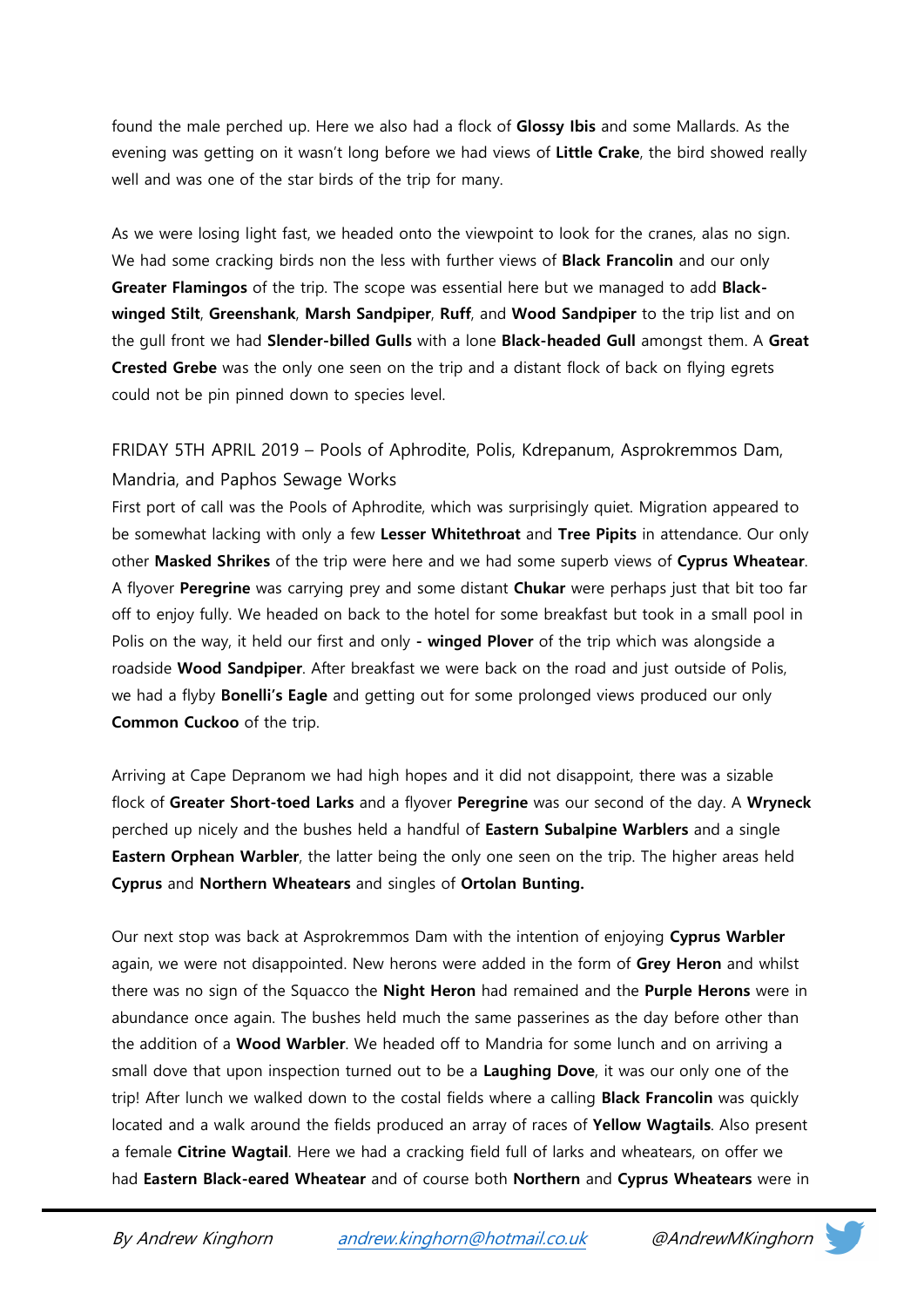attendance. On the lark front it was mainly Greater Short-toed Lark but a surprise came in the form of three Skylarks! The rest of the walk produced a distant Marsh Harrier and a brief distant Black Francolin along a well-worn farm track.

Next stop was Paphos Sewage Works where we managed to locate our only Turtle Dove of the trip but it was soon up and off, down toward the sea we had a Little Crake and a Baltic Gull on the sea. The crake was brief and rather obscured but clearly a male. After this we headed onto the Cyprus Scops Owl site and we were not disappointed with at least three birds seen/heard and perhaps as many as four. Back at our apartment there was another distant Cyprus Scops Owl calling – clearly the species is widespread on the island. The species was recently split by IOC.



Purple Heron - © Andrew Kinghorn

SATURDAY 6TH APRIL 2019 - Agiavarvara, Troodos, Paphos, and Polis,

Today was focused around getting views of some of non-split Cypriot endemics. However, enroute we called into Agiavarvara where we had singing Quail, some perched up Black Francolin, a flyover Snipe and some of our only Greenfinches of the trip. But sadly, we did not connect with the Little Crakes on our visit but others were more successful the following day (per Twitter). Enroute a female type Pallid Harrier was seen and so we quickly pulled over to try and connect, we were not successful but a Marsh Harrier got pulses racing at one point! However, we did hear

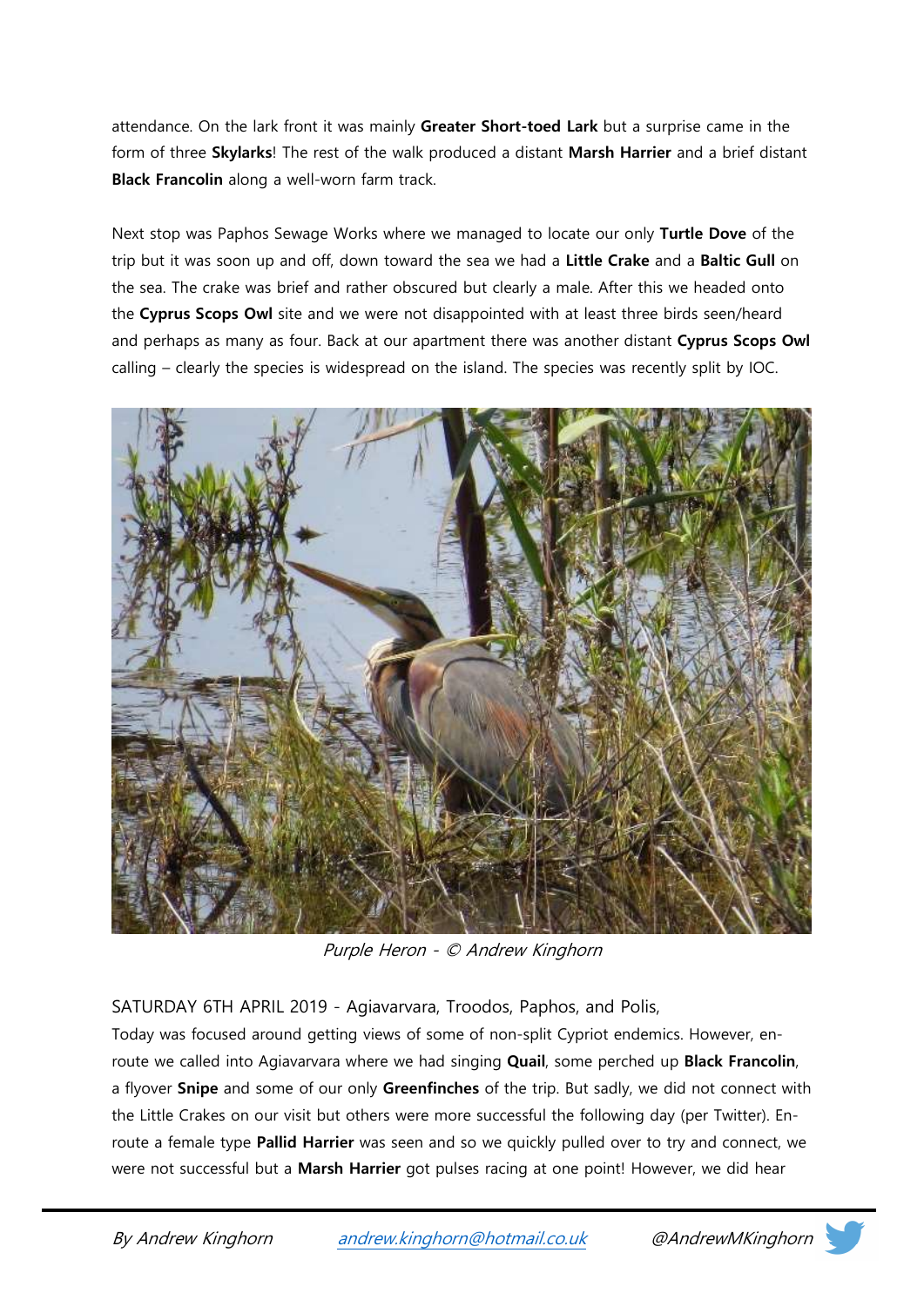Stone-Curlew which was a new bird for the trip, some had a few Chukar do a fly-past and some signing male Cyprus Warblers. Strangest sighting here was a Purple Heron sitting motionless in a farmer's field.

On the approach to Troodos, we had a cracking Grey Wagtail right by the vehicle and it proved to be the only one of the trip, though more welcome for most were the **Cyprus Coal Tits (Parus** ater cypriotes) and Cyprus Jays (Garrulus glandarius glaszneri). Arriving at Troodos itself we realised we were not suitably dressed for the occasion but we pressed on regardless. Our only Blackbirds of the trip were here and I was surprised to see the Cyprus Wheatears could not be deterred from singing in the unseasonal cold weather. We soon had some flyover Crossbills and the first Cyprus Short-toed Treecreepers (Certhia brachydactyla dorotheae) were heard and then soon after seen. Around Troodos itself the Cyprus Jay and Cyprus Coal Tit were relatively easy to see. The colony of Pallid Swifts were impressive and they were calling overhead with some Common Swifts thrown in for good measure. On our way down back toward Paphos the only notable sighting was two stunning Long-legged Buzzards which afforded some great views.

We spent the remainder of the day back at Paphos Headland. We split as a group this time with some doing the outside and others doing the inside of the headland, this worked well and we managed to feed each other some information over the phone allowing for everyone to connect with everything if it was a flyover/flypast. Inside of the headland we had our first Cretzschmar's Buntings of the trip and a beauty male Ortolan Bunting joined in the mix briefly. We had excellent views of Tawny Pipit that was going about its business feasting on the spectacular Painted Lady butterfly migration. The Cyprus Wheatears were seemingly ever present with a few Northern Wheatears thrown in for good measure.

Migration was clearly in action with new Redstarts, Red-throated Pipits, Pied Flycatcher, Nightingales, and a two Rüppell's Warblers. Offshore a flock of seven Gull-billed Terns flew past and these were our only birds of the trip, it later transpired they were seen elsewhere on the island so they were clearly coasting. Only a single Red-rumped Swallow was seen on this particular visit. A walk back to the vehicle saw a single **Stone-Curlew** fly over and head out to sea, only to decide better of it and return back minutes later.

Undoubtedly one of the highlights for many on this day was a cracking male **Pallid Harrier** that we had briefly near Chrysochou. We had good but all to brief views, whilst trying to relocate the bird we had a Long-legged Buzzard sitting in a field which got pulses racing. Cretzschmar's **Bunting** and **Chukar** were seen in an attempt to relocate the harrier but as already outlined we

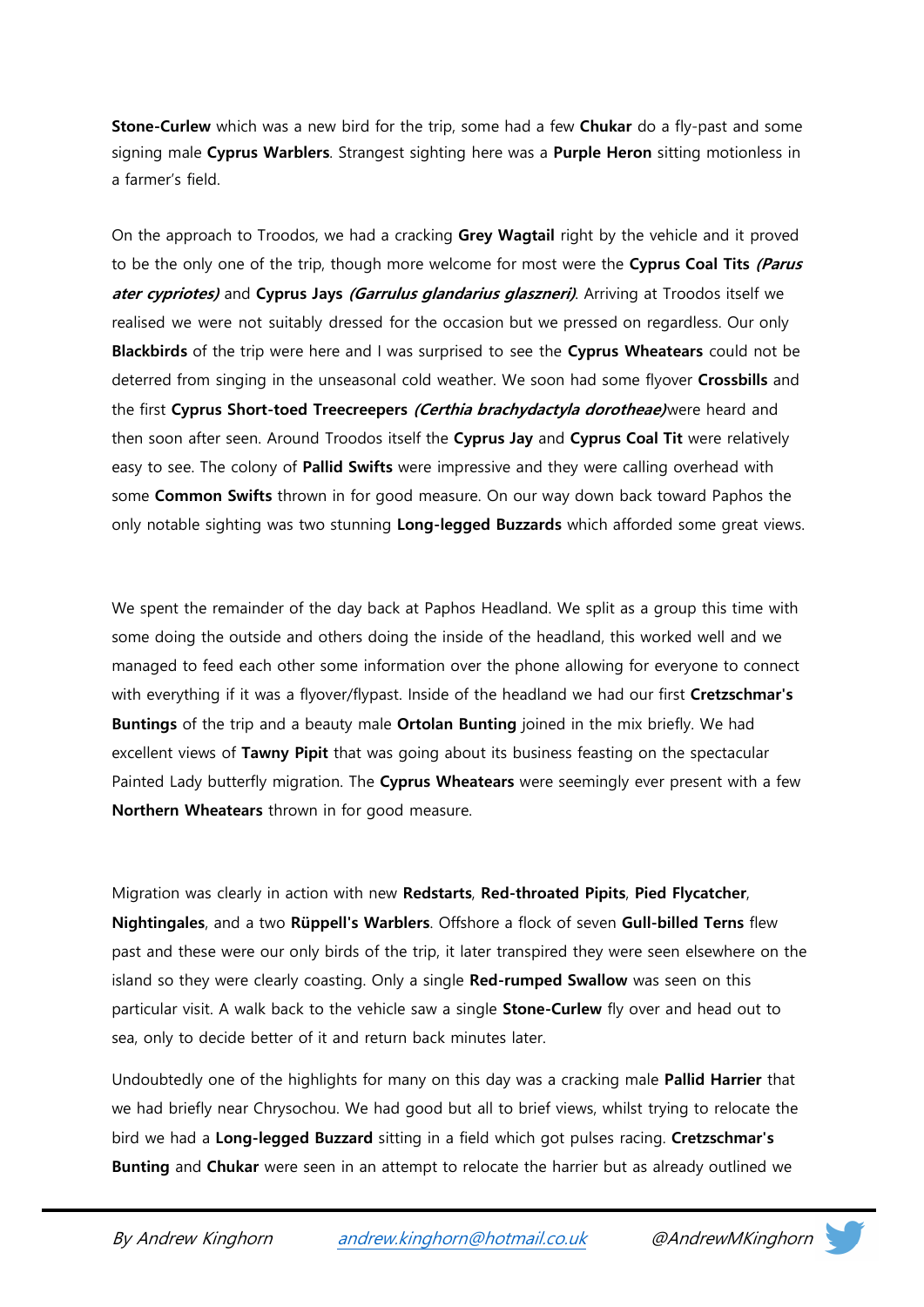were not successful. A quick check of the roadside pool in Polis produced much the same as the previous days with Spur-winged Plover, Moorhen, and White Wagtail noted. Close by we had a brief Stone-Curlew flying away back on, our second of the day. I had a look for the Cyprus Scops Owl around where we were staying, heard but not seen. However, in the process Barn Owl was added to the list and a flock of migrating **Night Herons** put on an entertaining show.



Spur-winged Plover - © Andrew Kinghorn

## SUNDAY 7TH April 2019 - Polis, Paphos, and Travel

A check of the pool at Polis in the first hour of light did not produce much of note, both Sedge and Reed Warblers were only the second of the trip. Though Green Sandpiper was a trip tick! We decided to spend the last few hours at Paphos Headland, on the way a Great Spotted Cuckoo flew over the vehicle in Paphos! On arrival we split up, first notable bird was a female Pallid Harrier that had clearly fresh in. Soon after we had some high Grey Herons that were followed by a flock of offshore Glossy Ibis moving. On the rocks Turnstone was added to the trip list and offshore we had two separate flocks of Garganey. As in previous days Yellow Wagtails of a variety of races were welcome and some of the crew had our second Citrine Wagtail of the trip. A Wryneck amongst the ruins was a nice surprise and the Greater Short-toed Larks were welcome "hangers-on". There had clearly been some movement with Isabelline Wheatear present amongst fewer Northern Wheatears. We settled down for some lunch and had a few flocks of Glossy Ibis going north offshore. We headed back to the airport and there was just enough time for us to take in a **Spoonbill** that flew along beside our moving vehicle.

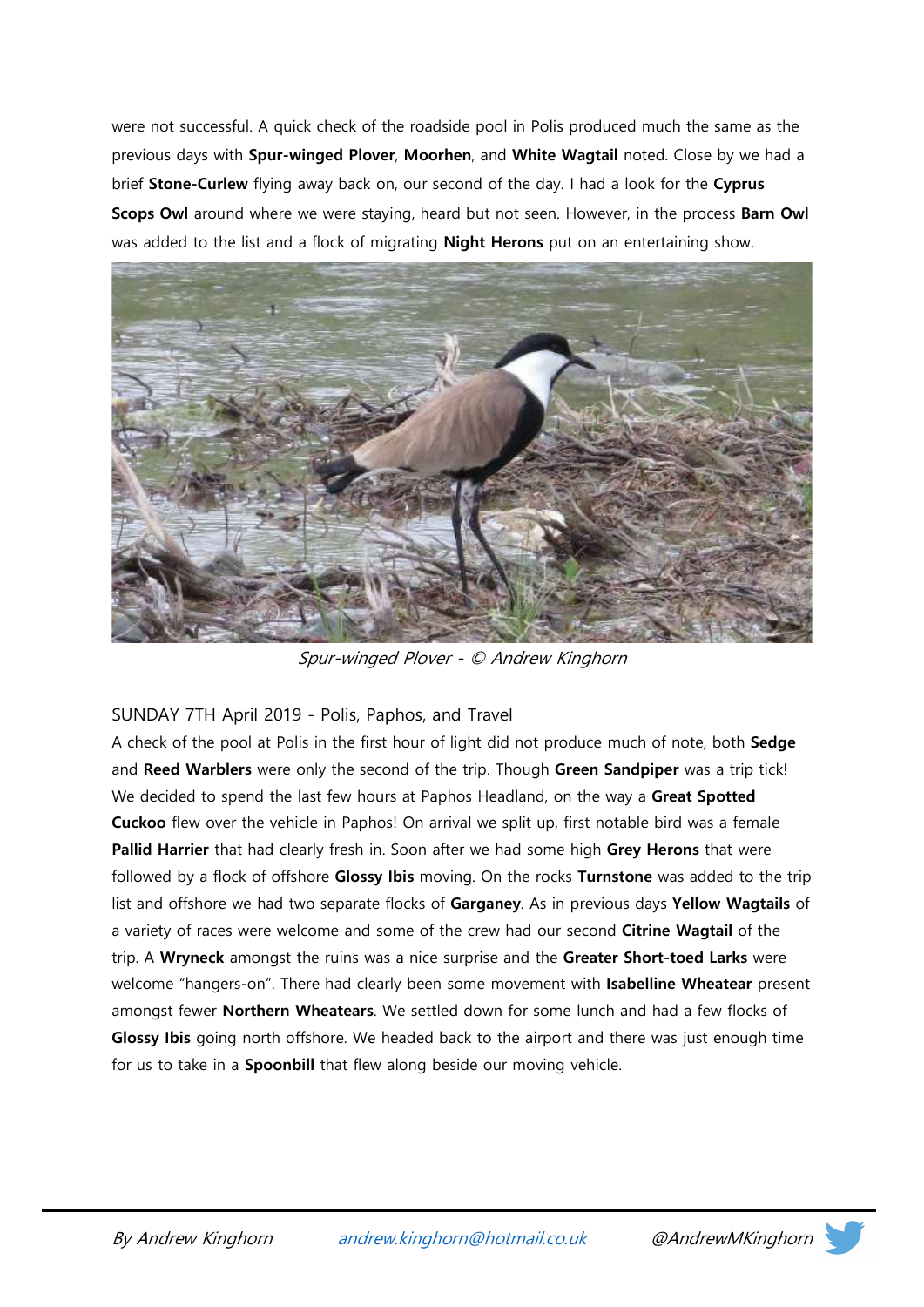## COMPLETE TRIP LIST

| <b>SPECIES LIST</b>         | <b>COMMENTS</b>                                            |
|-----------------------------|------------------------------------------------------------|
| Mallard                     | Present.                                                   |
| Garganey                    | Flocks flew past offshore at Phaphos headland.             |
| <b>Black Francolin</b>      | Area around Akrotiri is particularly good for this species |
|                             | in Cyprus, species also seen at Mandria. We also saw       |
|                             | the species at Agiavarvara and at various locations        |
|                             | whilst driving around Cyprus.                              |
| Chukar                      | Seen at Pools of Aphrodite, Asprokremmos Dam,              |
|                             | Chrysochou, and Agiavarvara.                               |
| Quail                       | Heard singing at Paphos headland and Agiavarvara.          |
| <b>Great Crested Grebe</b>  | Seen at Akrotiri lake.                                     |
| Little Grebe                | Seen at Akrotiri lake.                                     |
| (Great) Cormorant           | Present.                                                   |
| (Black-Crowned) Night Heron | Hard birds at Asprokremmos Dam and Polis (flyovers).       |
| Squacco Heron               | Birds seen at Asprokremmos Dam.                            |
| Cattle Egret                | Only birds of the trip were noted in the reedbeds          |
|                             | around Akrotiri.                                           |
| Little Egret                | Present.                                                   |
| Purple Heron                | Seen at Agiavarvara, Asprokremmos Dam, and at              |
|                             | Akrotiri reedbeds.                                         |
| Grey Heron                  | Seen at Asprokremmos Dam and Phaphos headland.             |
| Glossy Ibis                 | Seen migrating off Phaphos headland and also noted at      |
|                             | Akrotiri Lake.                                             |
| (Greater) Flamingo          | Present in excellent numbers around Akrotiri lake.         |
| Bonelli's Eagle             | Good views of the species just outside of Polis.           |
| (Western) Marsh Harrier     | Species seen at Asprokremmos Dam and Agiavarvara.          |
| Pallid Harrier              | Species seen at Agiavarvara, Chrysochou, and Paphos        |
|                             | headland. Only one adult male seen on the trip.            |
| Steppe Buzzard              | Seen at Asprokremmos Dam.                                  |
| Long-legged Buzzard         | Seen at Anarita, Asprokremmos Dam, Troodos, and            |
|                             | Chrysochou.                                                |
| (Common) Kestrel            | Present.                                                   |
| Peregrine Falcon            | Seen at Asprokremmos Dam, Pools of Aphrodite, and          |
|                             | Cape Depranom.                                             |
| Little Crake                | Noted only at the pools by the reedbeds at Akrotiri.       |
| Coot                        | Only noted on Akrotiri lake.                               |
| Moorhen                     | Roadside pools in Polis and at Asprokremmos Dam.           |
| Black-winged Stilt          | Seen at Akrotiri lake.                                     |

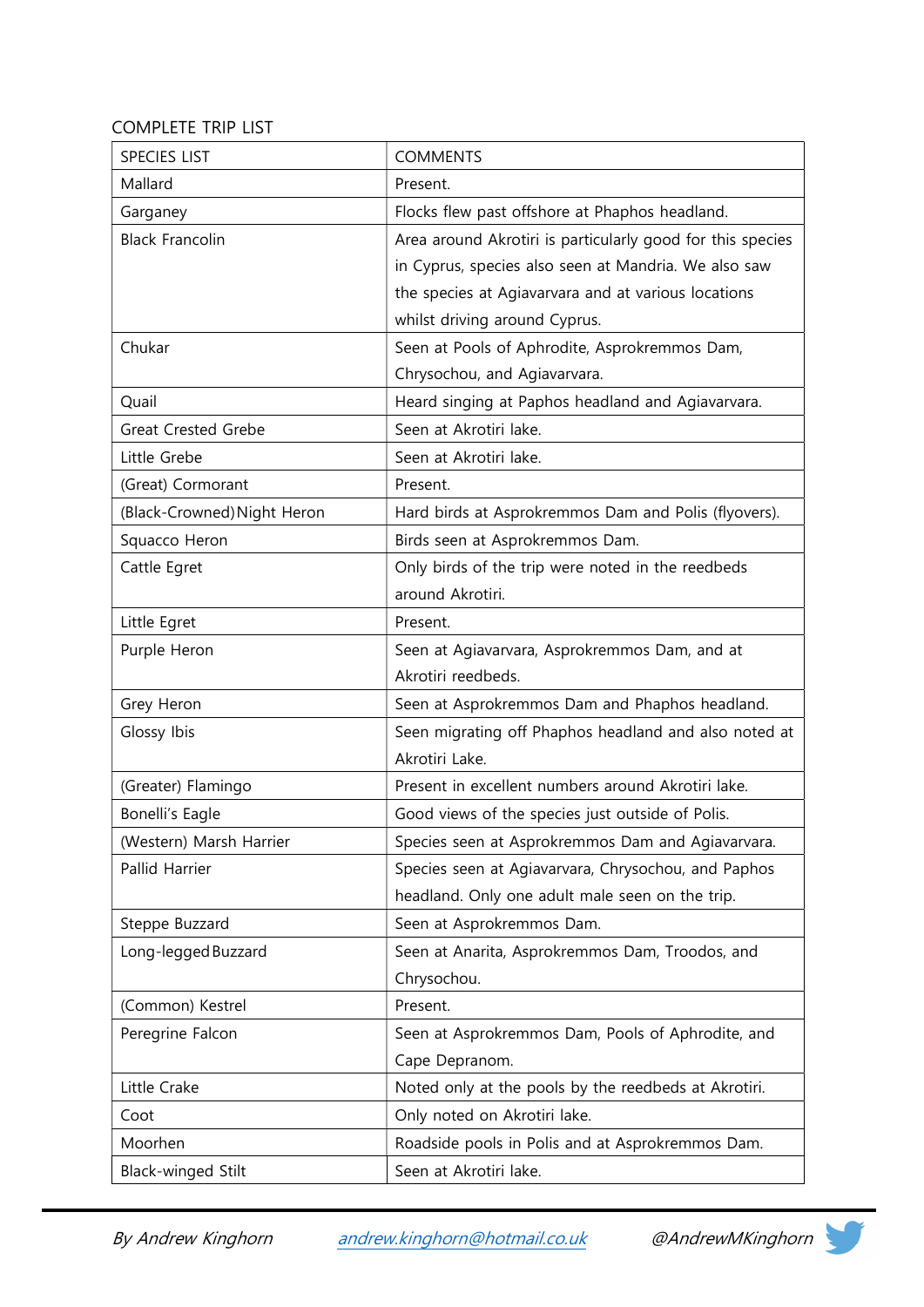| Spur-winged Lapwing               | Present on roadside pool at Polis.                        |
|-----------------------------------|-----------------------------------------------------------|
| <b>Ruff</b>                       | Seen at Akrotiri.                                         |
| Marsh Sandpiper                   | Present at Akrotiri.                                      |
| (Common) Snipe                    | Seen at Agiavarvara.                                      |
| <b>Stone Curlew</b>               | Heard at Agiavarvara and seen at Phaphos headland.        |
| Wood Sandpiper                    | Seen at Akrotiri lake and on the roadside pool at Polis.  |
| Common Sandpiper                  | Present.                                                  |
| Green Sandpiper                   | Only noted on the roadside pool at Polis.                 |
| Greenshank                        | Seen at Akrotiri lake.                                    |
| Turnstone                         | Seen at Paphos headland.                                  |
| <b>Black-headed Gull</b>          | Seen at Akrotiri lake.                                    |
| Slender-billed Gull               | Seen at Akrotiri lake.                                    |
| Yellow-legged Gull                | Present, easy to see at the coast.                        |
| (Baltic) Lesser Black-backed Gull | Present, relatively easy to see on the coast.             |
| Gull-billed Tern                  | Flock of seven flew past Paphos headland on one of        |
|                                   | our visits, a day where the species appeared to be        |
|                                   | coasting.                                                 |
| Feral Pigeon                      | Present.                                                  |
| (Eurasian) Collared Dove          | Present.                                                  |
| (European) Turtle Dove            | A depressing stage of affairs for this species, only seen |
|                                   | at Paphos Sewage Works.                                   |
| Laughing Dove                     | Seen in the middle of Mandria centre.                     |
| Woodpigeon                        | Present.                                                  |
| (Common) Cuckoo                   | A single bird outside of Polis flew past whilst we were   |
|                                   | watching a Bonelli's Eagle.                               |
| Great Spotted Cuckoo              | Seen at Phaphos en-route to the headland, and we had      |
|                                   | excellent views at Anarita.                               |
| Little Owl                        | Seen at Anarita.                                          |
| Cyprus Scops Owl                  | Seen and heard on the road that leads to                  |
|                                   | Mavrokolympos Dam, as well as heard at Polis, where       |
|                                   | we were staying.                                          |
| Barn Owl                          | Only a single bird seen at Polis where we were staying.   |
| (Common) Swift                    | Present.                                                  |
| Pallid Swift                      | Birds seen at Anarita and easy to see around Troodos      |
|                                   | village when the lighting conditions allow.               |
| Alpine Swift                      | Seen over the airport terminal at Paphos, as well as at   |
|                                   | Anarita and also at Asprokremmos Dam.                     |
| (Common) Kingfisher               | Seen at Phaphos headland.                                 |
| (Eurasian) Hoopoe                 | Present.                                                  |

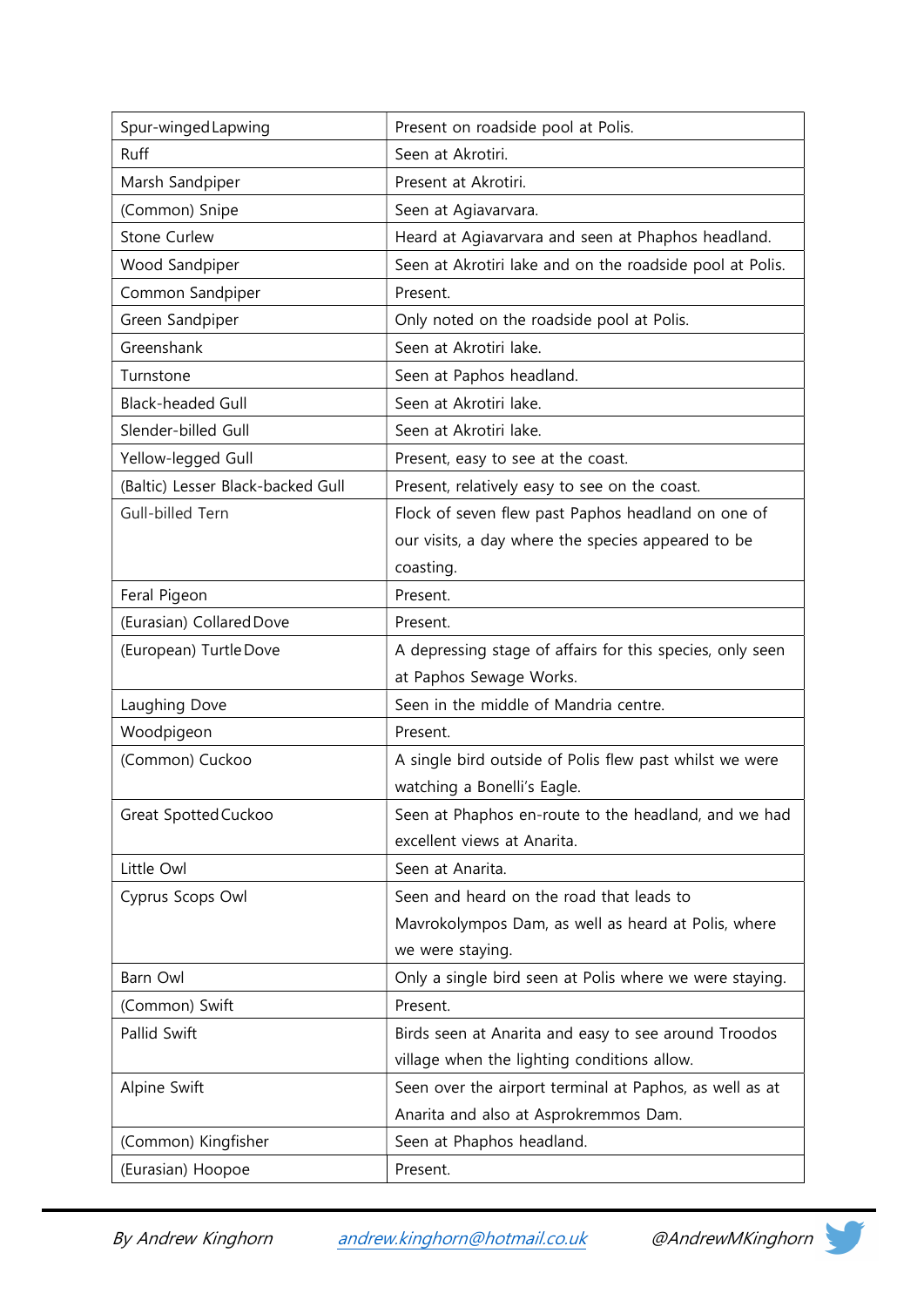| Wryneck                      | Species seen at Asprokremmos Dam, Cape                    |
|------------------------------|-----------------------------------------------------------|
|                              | Depranoman, and at Phaphos headland.                      |
| Crested Lark                 | Present.                                                  |
| Skylark                      | Flock of three noted at Mandria, which is a late date for |
|                              | the species to be still present on the island.            |
| (Greater) Short-toed Lark    | Species seen at Cape Depranom, Asprokremmos Dam,          |
|                              | and at Phaphos.                                           |
| <b>Barn Swallow</b>          | Present.                                                  |
| Red-rumped Swallow           | Seen at Paphos headland.                                  |
| (Common) House Martin        | Present.                                                  |
| Tawny Pipit                  | Seen at Paphos headland.                                  |
| Tree Pipit                   | Present.                                                  |
| Red-throated Pipit           | Present and relatively easy to see at Paphos headland.    |
| White Wagtail                | Present.                                                  |
| Grey Wagtail                 | Seen at Troodos.                                          |
| Yellow Wagtail               | Easy to see, of varying races. Species seen the most at   |
|                              | Paphos headland and Asprokremmos Dam.                     |
| Citrine Wagtail              | Present at Asprokremmos Dam and Paphos headland.          |
| Nightingale                  | Seen and heard at Paphos headland.                        |
| Whinchat                     | Seen at Anarita.                                          |
| (Common) Redstart            | Seen at Paphos Headland.                                  |
| <b>Black Redstart</b>        | Seen at Paphos Headland.                                  |
| Blackbird                    | Present.                                                  |
| Wheatear                     | Seen at Cape Depranom and Paphos headland.                |
| <b>Isabelline Wheatear</b>   | Seen at Paphos headland.                                  |
| Eastern Black-eared Wheatear | Seen at Paphos headland, Anarita, and Asprokremmos        |
|                              | Dam.                                                      |
| Cyprus Wheatear              | Seen at Cape Depranom, Paphos headland, Anarita,          |
|                              | Asprokremmos Dam, and Pools of Aphrodite.                 |
| Zitting Cisticola            | Easy to hear and see, but our first of the trip was at    |
|                              | Asprokremmos Dam.                                         |
| Blackcap                     | Seen at Paphos headland.                                  |
| (Common) Whitethroat         | Present.                                                  |
| Eastern Orphean Warbler      | Seen at Cape Depranom.                                    |
| Lesser Whitethroat           | Present.                                                  |
| Eastern Subalpine Warbler    | Seen at Cape Depranom.                                    |
| Sardinian Warbler            | Present.                                                  |
| Rüppell's Warbler            | Best site on the island we found to be Paphos             |
|                              | headland, we also saw the species at Asprokremmos         |

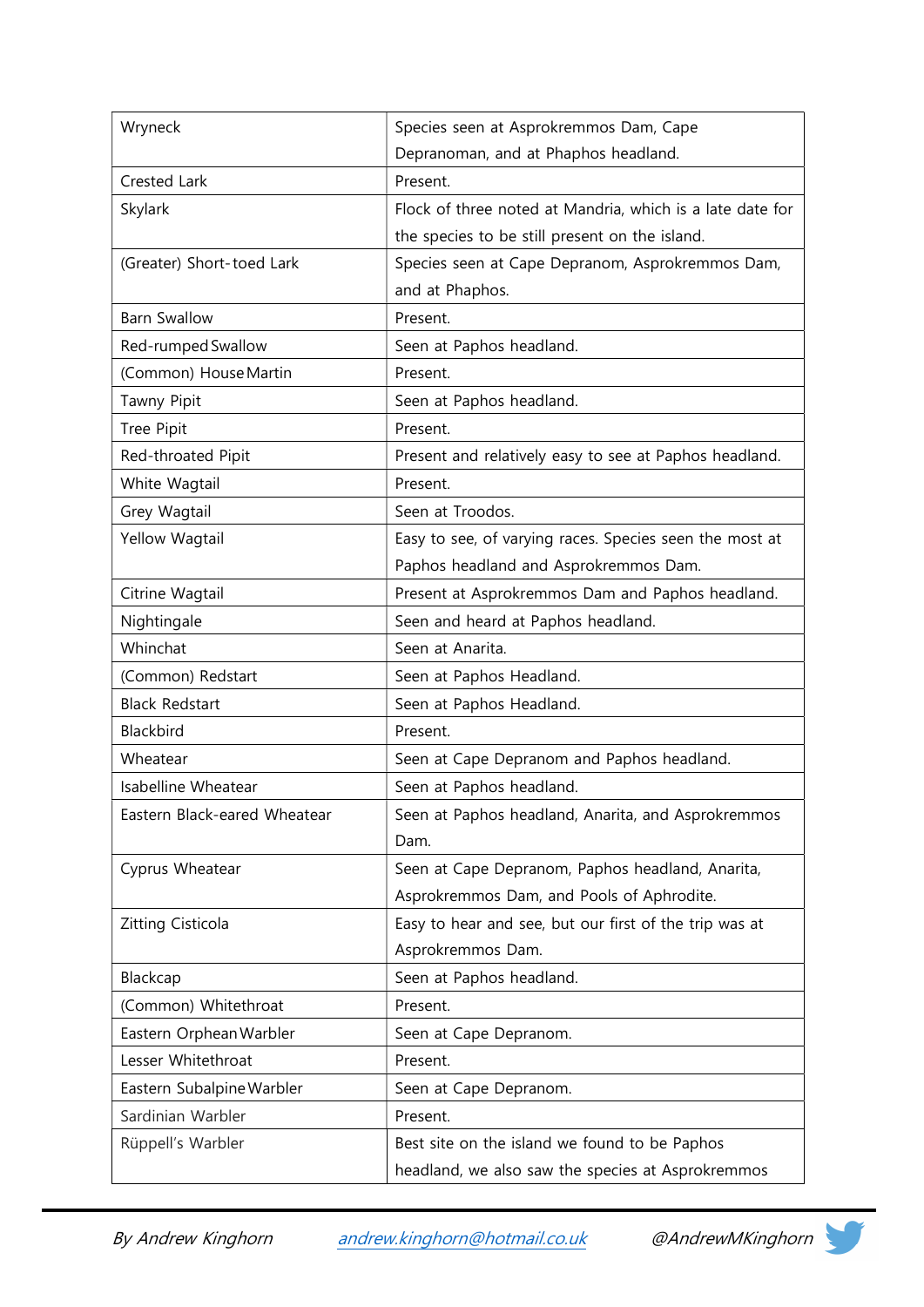|                           | Dam.                                                        |
|---------------------------|-------------------------------------------------------------|
| Cyprus Warbler            | We found a good site by the dam at Asprokremmos             |
|                           | Dam. Not as easy to connect with this species as people     |
|                           | may think.                                                  |
| Spectacled Warbler        | Surprisingly difficult to connect with, but species seen at |
|                           | Asprokremmos Dam.                                           |
| Sedge Warbler             | Noted at both Polis and the reedbeds around Akrotiri.       |
| Cetti's Warbler           | Present, and not difficult to connect with at the right     |
|                           | habitat.                                                    |
| Reed Warbler              | Noted around the reedbeds at Akrotiri.                      |
| Chiffchaff                | Seen at Paphos headland.                                    |
| Wood Warbler              | Noted at both Paphos headland and Asprokremmos              |
|                           | Dam.                                                        |
| Eastern Bonelli's Warbler | Noted at Asprokremmos Dam.                                  |
| Goldcrest                 | Present.                                                    |
| Pied Flycatcher           | Present at Paphos headland.                                 |
| Semi-collared Flycatcher  | Only a single male noted at Paphos headland on a            |
|                           | single date only.                                           |
| Collared Flycatcher       | Birds noted at Paphos headland and at Asprokremmos          |
|                           | Dam.                                                        |
| Great Tit                 | Present.                                                    |
| (Cyprus) Coal Tit         | Seen easily around Troodos.                                 |
| Short-toed Treecreeper    | Seen with relative ease around Troodos.                     |
| Woodchat Shrike           | Seen at Phaphos headland.                                   |
| Masked Shrike             | Seen at Phaphos headland.                                   |
| Magpie                    | Present.                                                    |
| (Eurasian) Jay            | Seen with relative ease around Troodos.                     |
| (Western) Jackdaw         | Present.                                                    |
| <b>Hooded Crow</b>        | Present.                                                    |
| House Sparrow             | Present.                                                    |
| Spanish Sparrow           | Present.                                                    |
| Chaffinch                 | Present.                                                    |
| Linnet                    | Present.                                                    |
| Greenfinch                | Present.                                                    |
| Goldfinch                 | Present.                                                    |
| Crossbill                 | Seen with relative ease around Troodos.                     |
| Cretzschmar's Bunting     | Seen at Phaphos headland and at Chrysochou.                 |
| Ortolan Bunting           | Seen at Phaphos headland, Anarita, and at Cape              |
|                           | Depranom.                                                   |